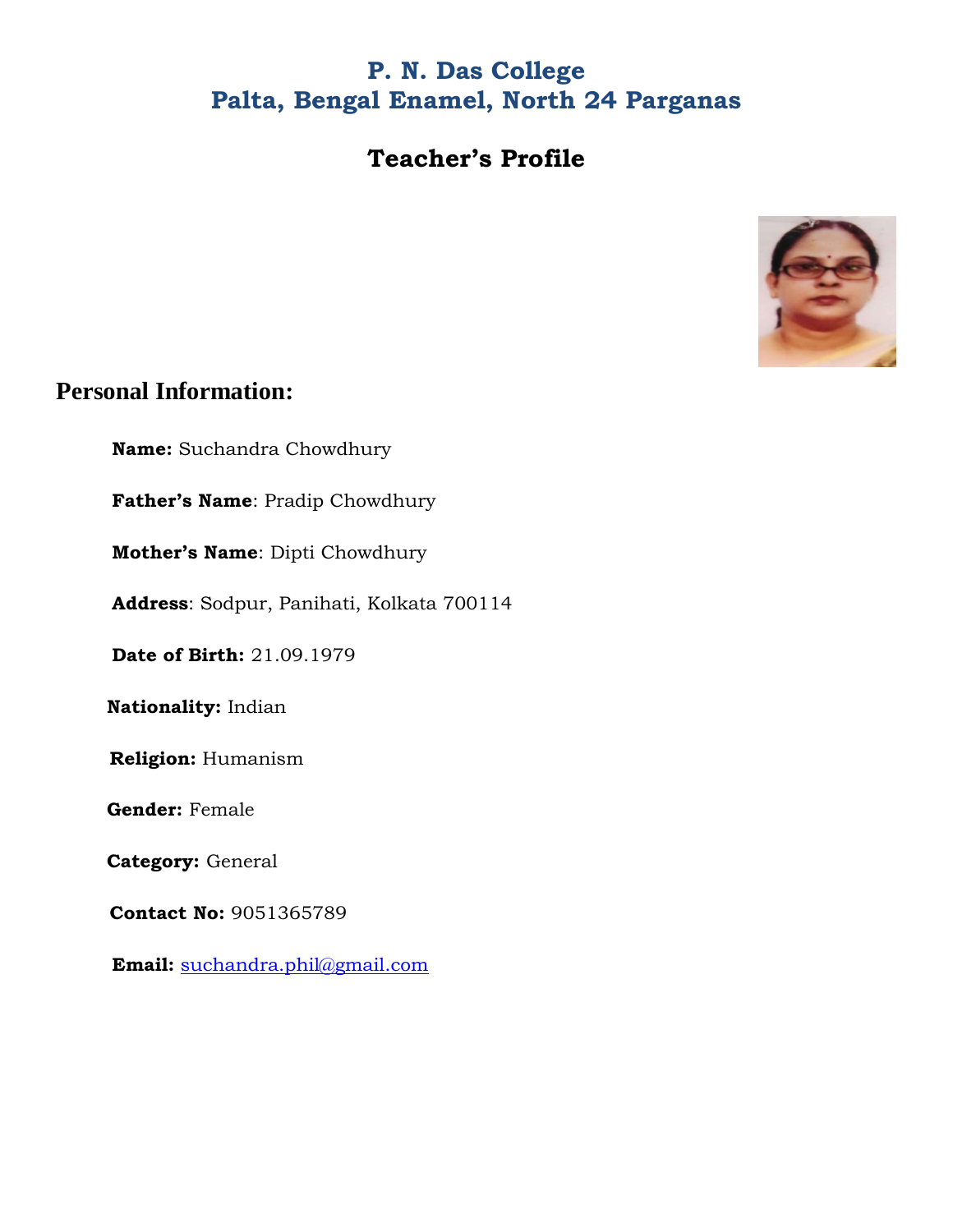#### **Academic Credentials:**

- Passed Master of Arts (M.A) in Philosophy from Rabindra Bharati University with First Class with the specialization in Logic in the year 2002.
- Passed Bachelor of Arts (B.A) in Philosophy Honours from Rabindra Bharati University with First Class in the year 2000.
- Completed Higher Secondary Education from Sushil Krishna Shikshayan, Sodpur with First Division in the year 1995.
- Passed Madhyamik Pariksha from Rahara Bhabanath Institutions for Girls with 2nd Division in the year 1997.

#### **Professional Information:**

| <b>Present Designation:</b>    | Faculty as a State Aided College Teacher (SACT) |  |
|--------------------------------|-------------------------------------------------|--|
| Department:                    | Department of Philosophy                        |  |
| Name of the College:           | P. N. Das College                               |  |
| <b>Address of the College:</b> | Department of Philosophy                        |  |
|                                | P. N. Das College, Palta                        |  |
|                                | Bengal Enamel, North 24 Parganas,               |  |
|                                | West Bengal, Pin-743122                         |  |
| Date of Joining:               | 1 <sup>st</sup> October of 2004                 |  |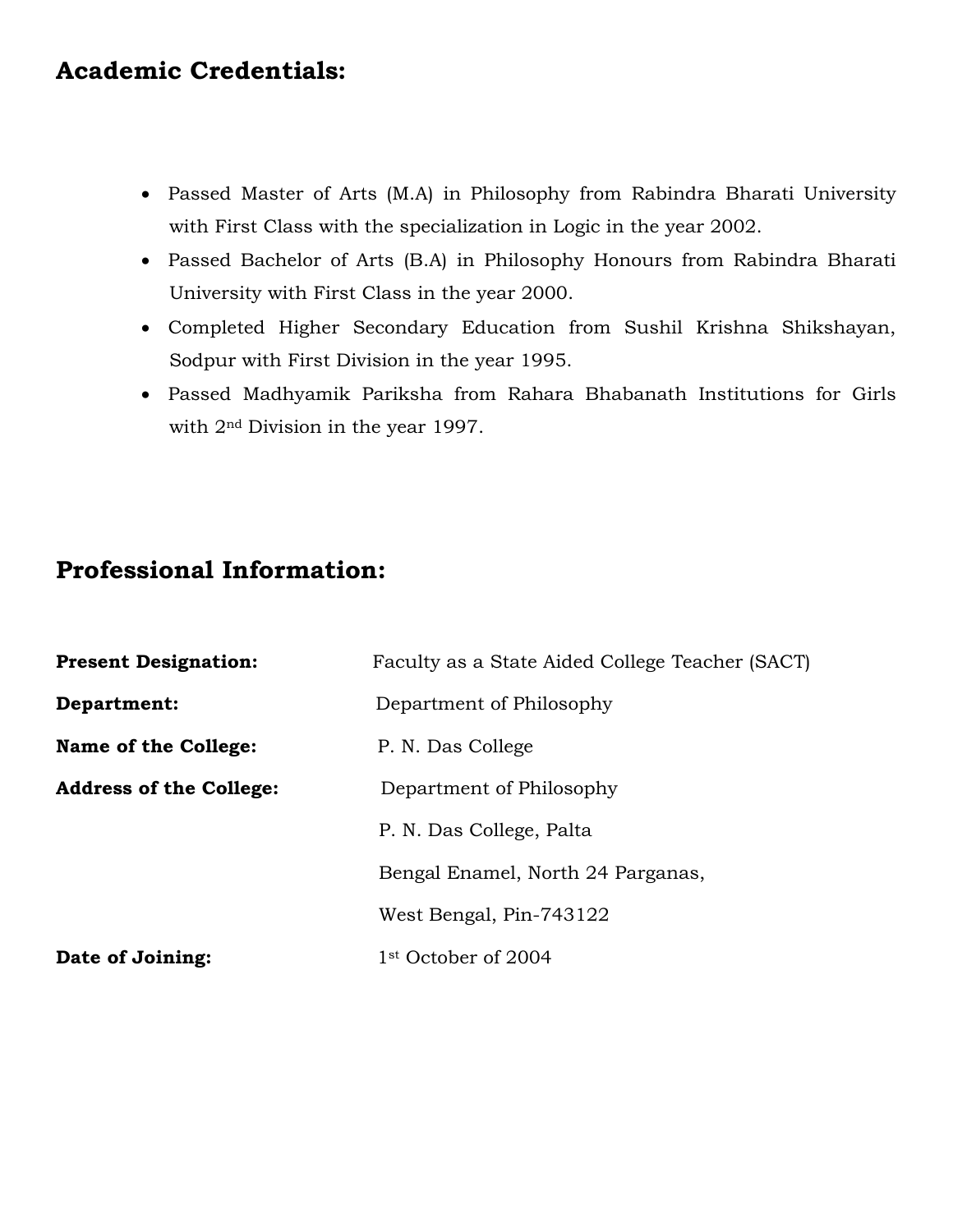# **Award and Fellowship:**

- Worked in the Research project on **Spiritual Values** at the Asiatic Society since 2004-2009.
- Worked extensively on the contribution of Indian Philosophy of Mm Gopinath Kaviraj.

# **List of Publications:**

| <b>S1.</b><br>No. | <b>Type of Publication</b><br>(Research Article/<br>Survey/Book) | <b>Details of Publication</b>                  | <b>ISBN/ISSN</b><br>Number of<br>the<br><b>Journal/Books</b> |
|-------------------|------------------------------------------------------------------|------------------------------------------------|--------------------------------------------------------------|
| $\mathbf 1$       | Article                                                          | Gopinath Kaviraj: Sandharve Aporia             |                                                              |
| $\overline{2}$    | Article                                                          | Lalan Katha                                    |                                                              |
| 3                 | Article                                                          | Dr. B.R.Ambedkar er Baudha Dharme<br>Ahbigaman |                                                              |
| $\overline{4}$    | Article                                                          | Lokogitite protibad prabanata                  |                                                              |

# **Present Academic Pursuits:**

- Pursuing Research Activities on Human Rights Issues like Environment Movement, Gender Issues, Criminal Psychology, Reflection of Human Rights in Philosophy.
- Involved in participating Seminars, workshops on several academic issues.
- Writing in different magazines, Journals for Academia.